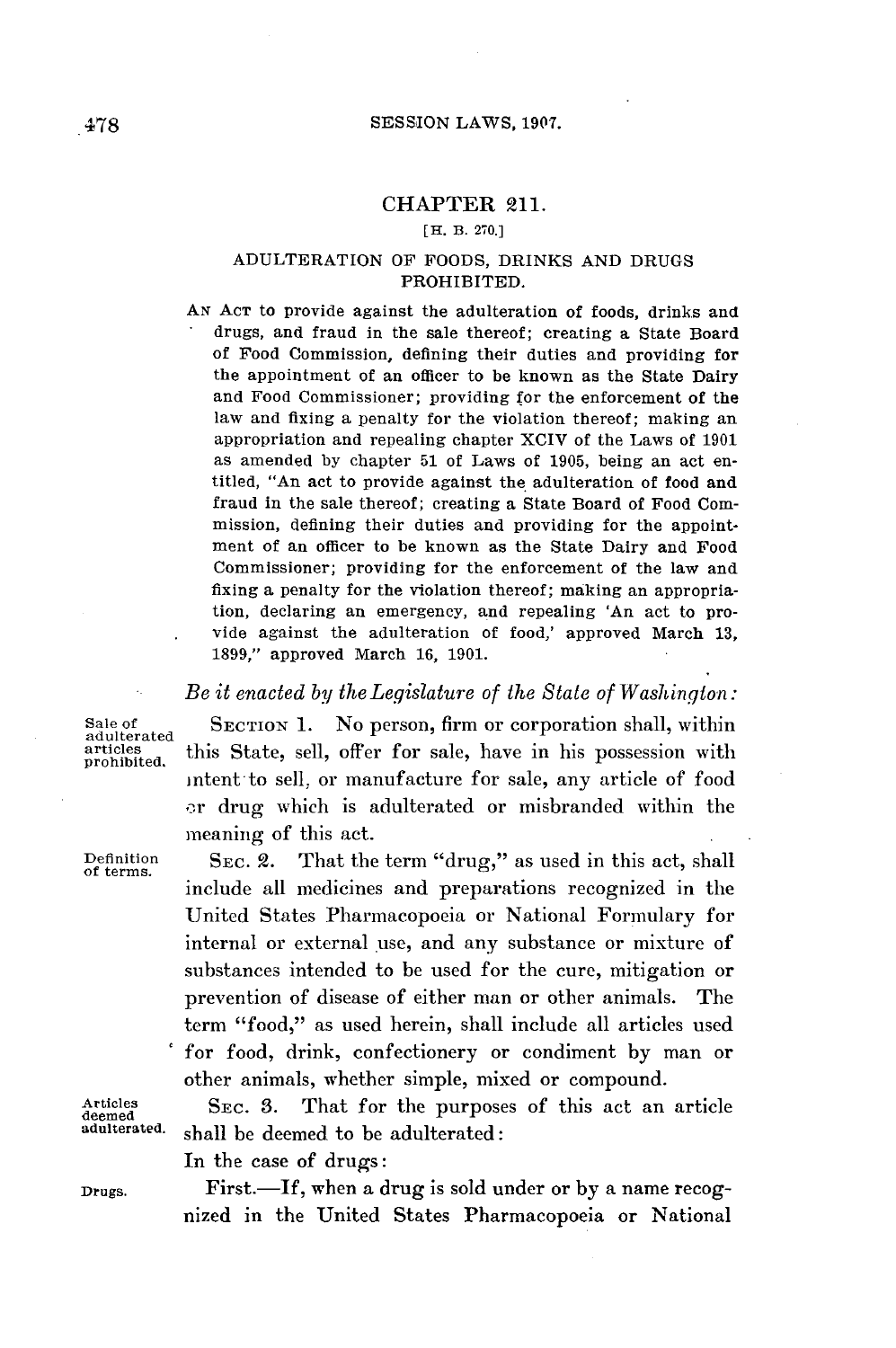Formulary, it differs from the standard of strength, quality or purity, as determined **by** the test laid down in the United States Pharmacopoeia or National Formulary official at the time of investigation: *Provided,* That no drug defined in the United States Pharmacopoeia or National Formulary shall be deemed to be adulaterated under this provision if the standard of strength, quality or purity be plainly stated upon the bottle, box or other container thereof, although the standard may differ from that determined **by** the test laid down in the United States Pharmacopoeia or National Formulary.

Second.-If its strength or purity fall below the professed standard or quality under which it is sold: In case of confectionery: , Confectionery:

**If** it contains terra alba, barytes, talc, chrome yellow or other mineral substance or poisonous color or flavor, or other ingredient deleterious or detrimental to health, or any vinous, malt or spiritous liquor or compound or narcotic drug.

In case of food: Food.

First.-If any substance has been mixed and packed with it so as to reduce or lower or injuriously affect its quality or strength.

Second.-If any substance has been substituted wholly or in part for the article.

Third.-If any valuable constituent of the article has been wholly or in part abstracted.

Fourth.-If it be mixed, colored, powdered, coated or stained in a manner whereby damage or inferiority is concealed.

Fifth.-If it contains any added poisonous or other added deleterious ingredient which may render such article injurious to health: *Provided,* That when in the preparation of food products for shipment they are preserved **by** any external application applied in such manner that the preservative is necessarily removed mechanically or **by** maceration in water, or otherwise, and directions for the removal of said preservatives shall be printed on the covering or the package, the provisions of this act shall be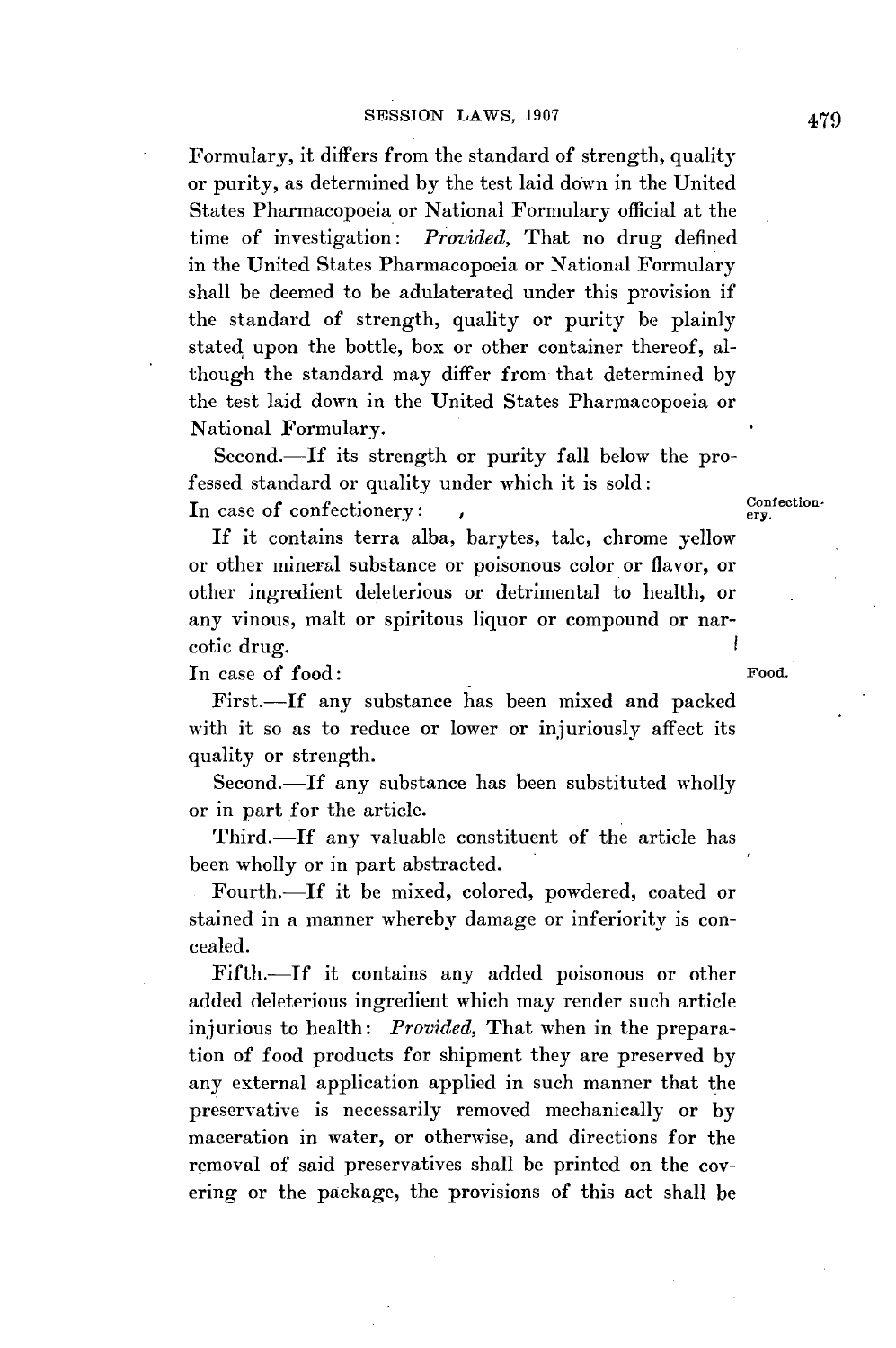construed as applying only when said products are ready for consumption.

Sixth.-If it consists in whole or in part of a filthy, decomposed or putrid animal or vegetable substance, or any portion of an animal unfit for food, whether manufactured or not, or if it is in the product of a diseased animal, or one that has died otherwise than **by** slaughter.

Misbranded SEC. 4. That the term "misbranded," as used herein, shall apply to all drugs, or articles of food, or articles which enter into the composition of food, the package or label of which shall bear any statement, design or device regarding such article, or the ingredients or substances contained therein which shall be false or misleading in any particular, and to any food or drug product which is falsely branded as to the state, territory or country in which it is manufactured or produced.

> That for the purposes of this act an article shall also be deemed to be misbranded:

Drugs. In the case of drugs:

First.—If it be an imitation of or offered for sale under the name of another article.

Second.-If the contents of the package as originally put up shall have been removed, in whole or in part, and other contents shall have been placed in such package, or if the package fail to bear a statement on the label of the quantity or proportion of any alcohol, morphine, opium, cocaine, heroin, alpha or beta encaine, chloroform, cannabis indica, chloral hydrate or acetanilide, or any derivative or preparation of any such substances contained therein.

Food. In the case of food:

First.—If it be an imitation of or offered for sale under the distinctive name of another article.

Second.-If it be labeled or branded so as to deceive or mislead the purchaser, or purport to be a foreign product when not so, or if the contents of the package as originally put up shall have been removed in whole or in part and other contents shall have been placed in such package, or if it fail to bear a statement on the label of the quantity or proportion of any morphine, opium, cocaine, herion,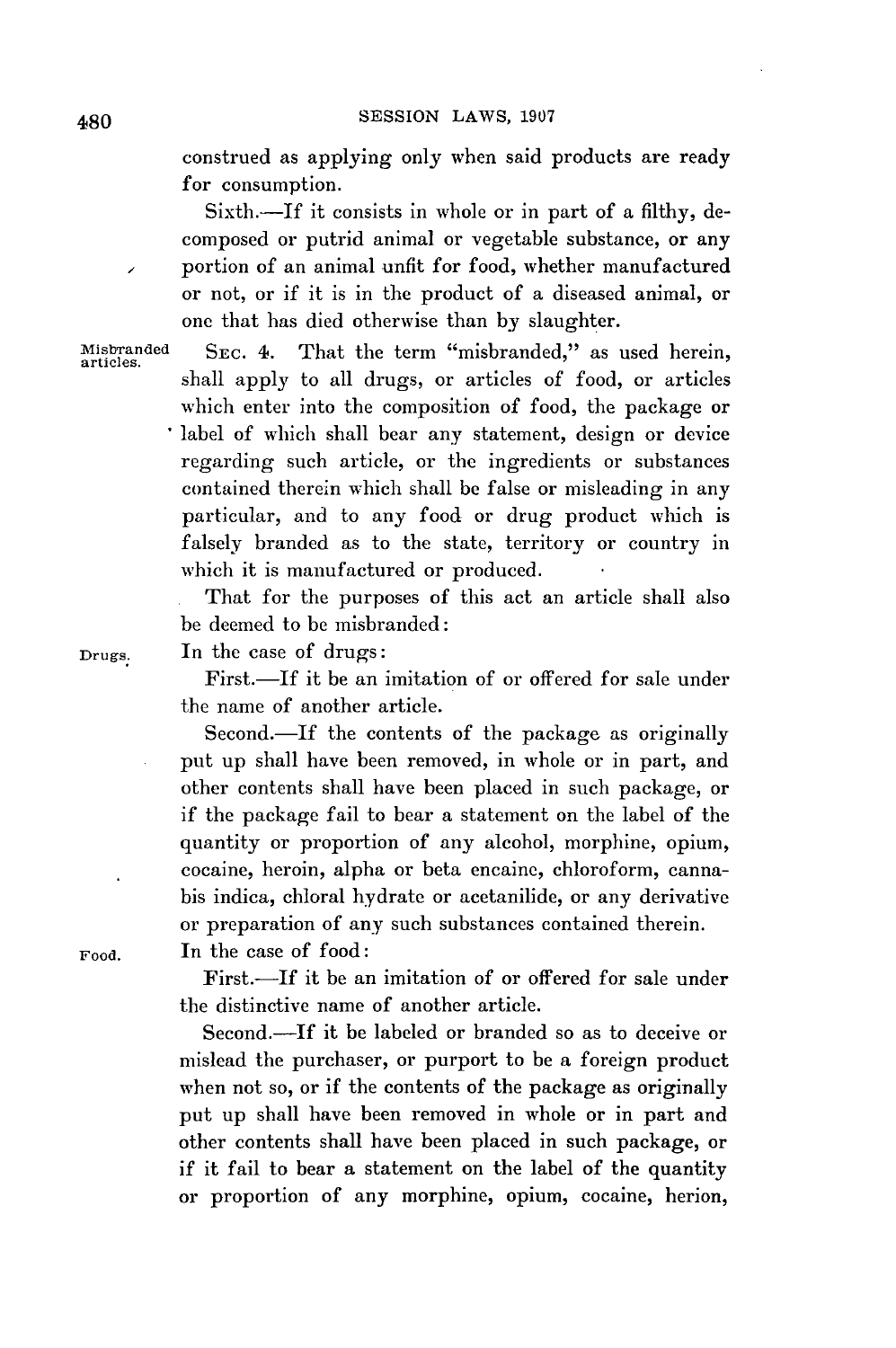alpha, or beta encaine, chloroform, cannabis indica, chloral hydrate or acetanilide, or any derivative or preparation of any substances contained therein.

Third.-If the net weight or net measure of such package, bottle or container **be** given, and it shall not be the true net weight or net measure.

Fourth.-If the package containing it or its label shall bear any statement, design or device regarding the ingredients or the substances contained therein, which statement, design or device shall be false or misleading in any particular: *Provided*, That an article of food which does Articles not not contain any added poisonous or deleterious ingredients adulterated shall not be deemed to be adulterated or misbranded in the  $_{\text{when}}^{\text{banded}}$ . following cases:

First.-In the cases of mixtures or compounds which may be now or from time to time hereafter known as articles of food, under their own distinctive names, and not an imitation of or offered for sale under the distinctive name of another article, if the name be accompanied on the same label or brand with a statement of the place where said article has been manufactured or produced.

Second.---In the case of articles labeled, branded or tagged so as plainly to indicate that they are compounds, imitations or blends, and the word "compound," "imitation," or "blend," as the case may be, is plainly stated on the package in which it is offered for sale: *Provided,* That the term blend as used herein shall be construed to mean a mixture of like substances, not excluding harmless coloring and flavoring ingredients used for the purpose of coloring and flavoring only: *And provided further,* That nothing in this act shall be construed as requiring or compelling proprietors or manufacturers of proprietary. foods which contain no unwholesome added ingredient to disclose their trade formulas, except in so far as the provisions of this act may require to secure freedom from adulteration or misbranding.

SEC. 5. No dealer shall be prosecuted under the pro- Guaranty visions of this act if he shall prove a written guaranty of purity in a form approved **by** the Dairy and Food Com- **-31**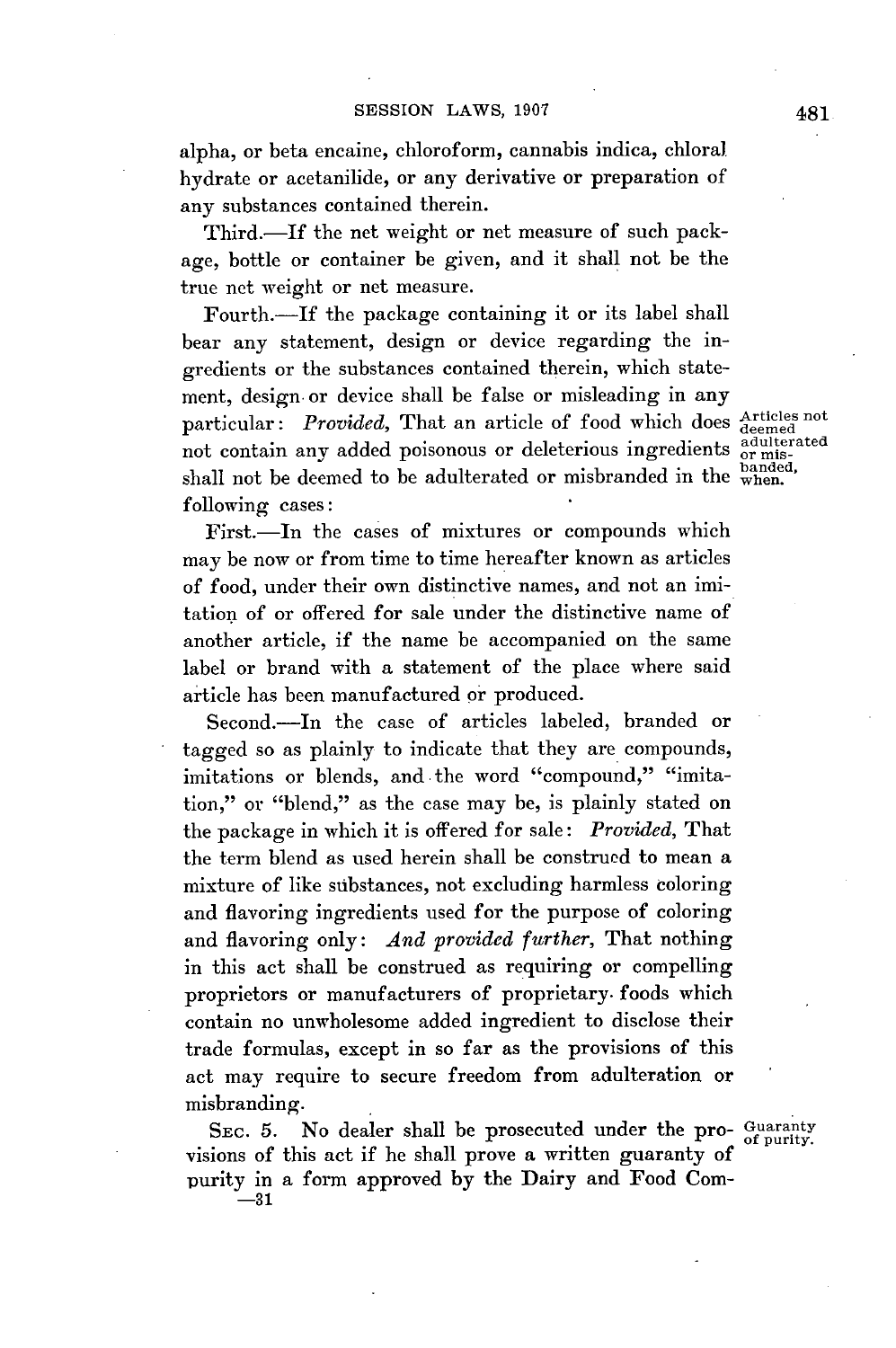missioner: *Provided,* That the guarantor is a resident of the State of Washington. The guaranty referred to herein shall contain the full name and address of the person, firm or corporation making the sale to the dealer, and such person, firm or corporation shall be held liable to all prosecutions, fines and other penalties which would attach to the dealer under the provisions of this act.

prima facie<br>evidence. **Possession** 

SEC. 6. Posesssion by any person, firm or corporation of any article of food or drug, the sale of which prohibited **by** this act, or being the consignee thereof, shall be *prima facie* evidence that the same is kept or shipped to the said person, firm or corporation in violation of the provisions of this act, and the Dairy and Food Commissioner Seizure of is hereby authorized to seize upon and take into his possession such articles of food and thereupon apply to the superior court of the county in which such food is seized for an order directing him to dispose of or sell the same and apply the proceeds of the same to the general fund, less the amount required to reimburse the purchaser for actual loss as shown **by** the bill, provided he or they have a guaranty as required in section **5:** *Provided, however,* That the Dairy and Food Commissioner shall first give notice to the person, firm or corporation in whose possession such goods are found, if in the possession of a common carrier, then the consignee of such food or drug, notifying **such** person, firm or corporation that he has seized such foods or drugs, and the reasons therefor, and that he has made an application to the superior court for an order to sell or dispose of the same, and that he will call up said application for hearing on a day certain, which shall not be less than ten days from the service of such notice. and that at the hearing of said application the said person, firm or corporation shall show cause, if any they have, why the prayer of the petition should not be granted. Upon the hearing of said petition the affidavits or oral testimony may be introduced to establish the contention of the respective parties. Hearing, however, may be had at an earlier date **by** mutual consent of the parties to said application.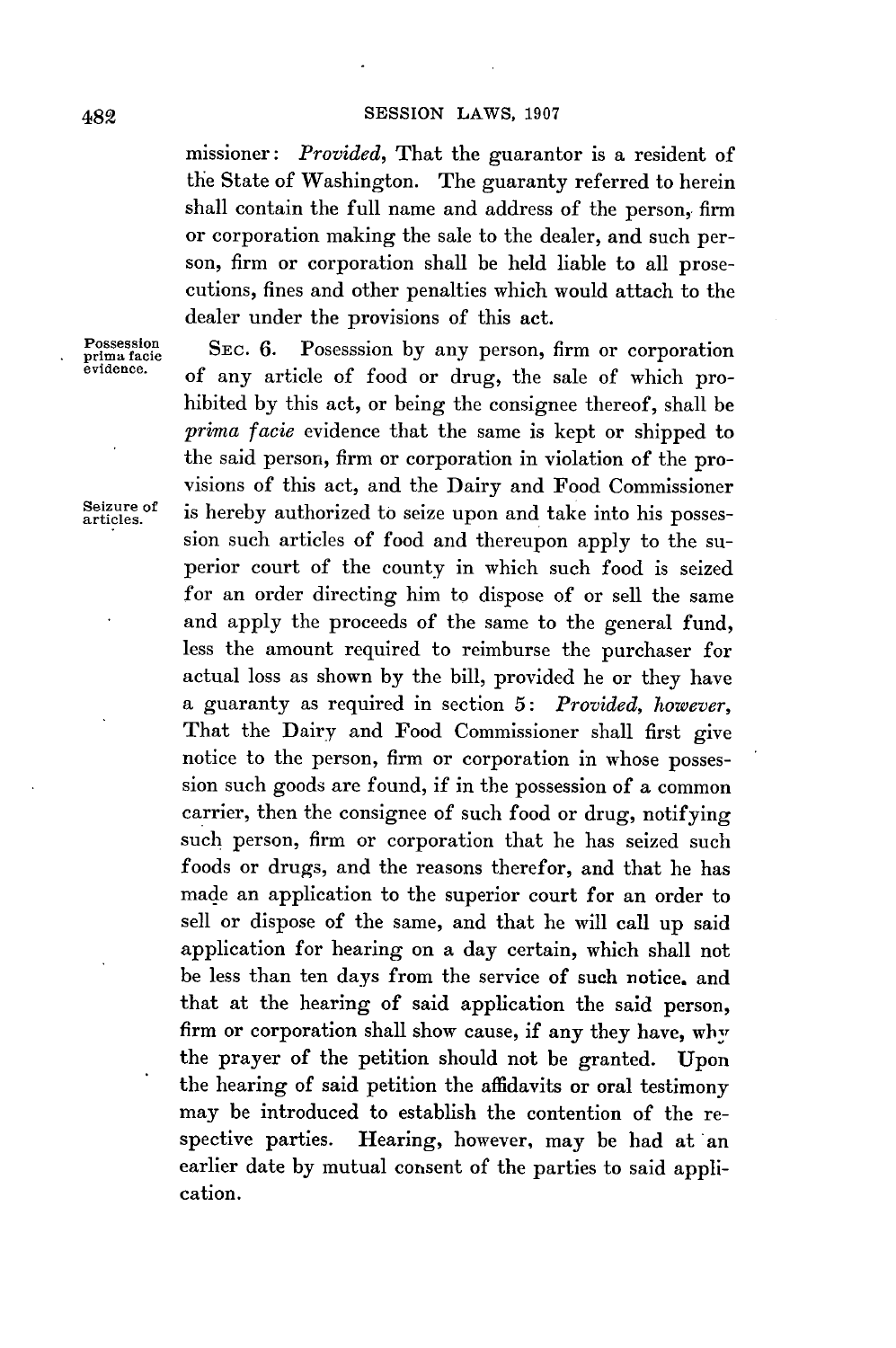SEC. 7. Every person selling, exhibiting or offering Samples to for sale, manufacturing or having in his possession with nished for intent to sell or serve, or delivering to a purchaser, any article of food or drug included in the provisions of this act, shall furnish to the Dairy and Food Commissioner or any of his deputies or any person authorized **by** him and demanding the same, who shall apply to him for the purpose and shall tender him the price at which the article of food is sold, a sample sufficient for the analysis of any such article of food which is in his possession.

SEC. 8. The State Dairy Commissioner shall also be State Dairy the State Food Commissioner and shall be known as the signer-com-Dairy and Food Commissioner, and he shall receive in addition to his salary as State Dairy Commissioner **\$600** per year as extra compensation for enforcing the provisions of this act. He shall also have power to appoint such deputies as may be necessary, and pay therefor not Deputies. to exceed three dollars per day. He shall appoint one of his deputies to be known as Deputy State Drug Inspector; such Deputy State Drug Inspector shall be a graduate and registered pharmacist under the laws of this State and shall receive as compensation one hundred dollars per month and necessary traveling expenses.

Src. **9.** It shall be the duty of the chemist of the State Chemist Agricultural Experiment Station to analyze any and all  $\frac{\text{arcsec}}{\text{Experimer}}$ substances that the Dairy and Food Commissioner may  $\frac{\text{Stab} \cdot \text{Stab}}{\text{mola}}$ send to him, and report to the Commissioner, without unnecessary delay, the result of any analysis so made, and when called upon **by** the said Commissioner, the chemist shall assist in the prosecution of violations of the law **by** giving testimony as an expert or otherwise.

SEC. 10. It shall be the duty of the Attorney General Attorney and the prosecuting attorneys in the counties of this State duty of. to prosecute all cases arising under the provisions of this act.

SEC. 11. The Dairy and Food Commissioner, or his Commissloner may deputies, shall have power in the performance of their **offi-** enter res- .taurants, cial duties to enter any restaurant, eating house, hotel, hotels, etc. public conveyance, public or private hospital, asylum,

make<br>analysis.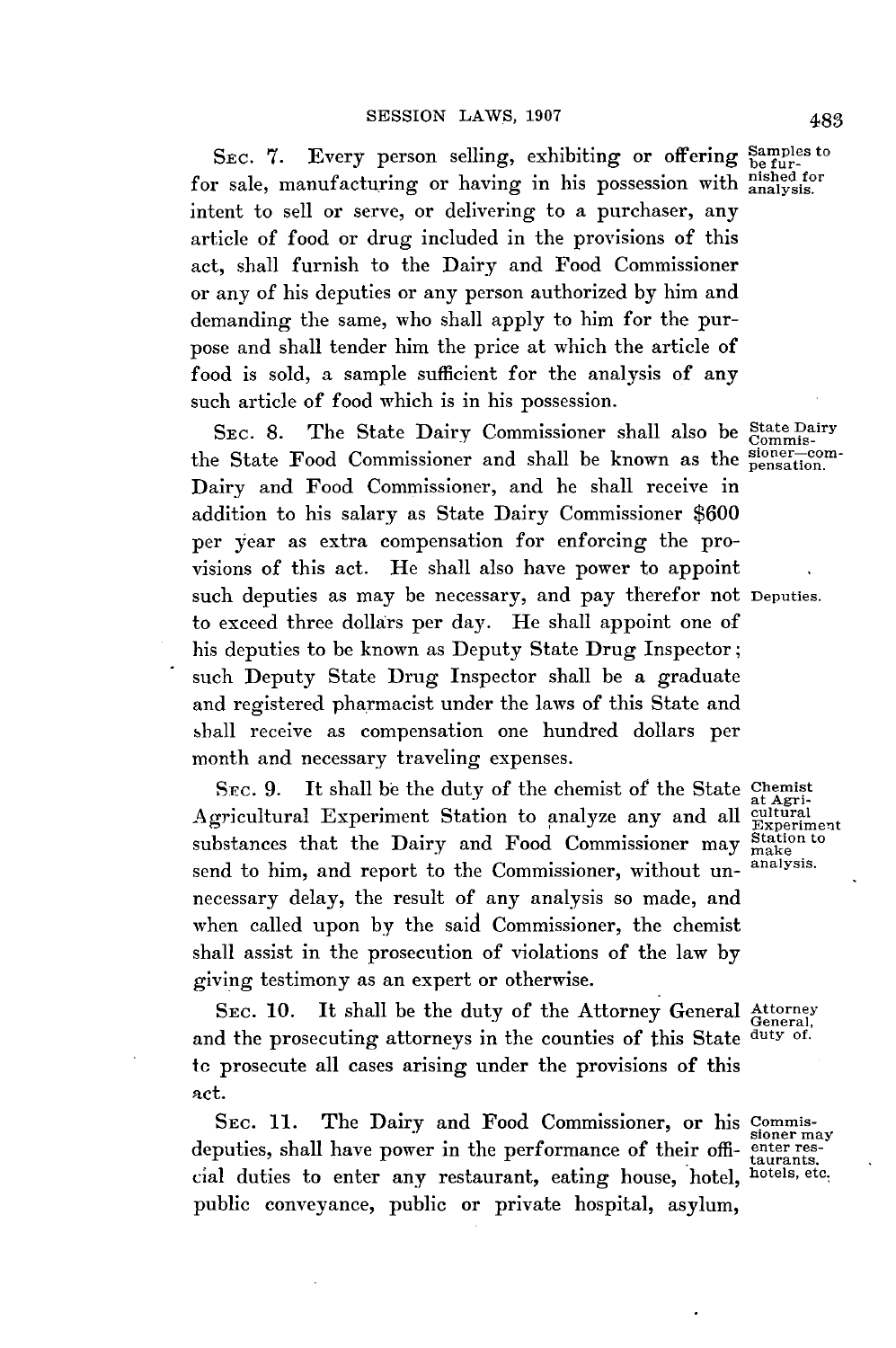school, eleemosynary or penal institution, where foods or drugs are served or used, and take for analysis any article of food or drug, or ingredients which enter into the composition of food or drugs, there used. Any article of food, drugs or ingredients which enter into the composition of foods or drugs therein used and so taken, if found to be adulterated, shall be *prima facie* evidence that the same is kept to be used or served to patrons, guests, boarders, patients or inmates of such institution, and the person, firm or corporation owning and operating said restaurant, eating house, hotel, public conveyance, public or private hospital, asylum, school, eleemosynary or penal institution, and having in his or its possession adulterated foods or drugs shall be deemed to have such adulterated food or drugs contrary to the provisions of this act.

Penalties. **SEC.** 12. Every person, firm or corporation violating the provisions of this act or refusing to comply upon demand with any of the provisions thereof, shall be guilty cf a misdemeanor, and upon conviction shall be fined not less than twenty-five dollars **(\$25)** and not to exceed five hundred dollars **(\$500),** or, in case of second offense, to be imprisoned not less than thirty days and not to exceed ninety days, or both such fine and imprisonment. Any person found guilty of selling, offering for sale, having in his possession with intent to sell or serve, or manufacturing fir sale any adulterated article of food' or drug under the provisions of this act, shall pay, in addition to the penalties herein provided for, all necessary costs and expenses incurred in inspecting and analyzing such adulterated articles of food or drugs, in addition to the costs of such action: *Provided,* That all penalties and costs for the violation of the provisions of this act shall be paid to the Board of State Dairy and Food Commission, or to their agent, and **by** them paid into the State treasury and applied to the general fund: *And provided further,* That the dealers having goods in stock on the passage of this act, which do not comply with its provisions relating to branding or labeling, may inventory the same and stamp them with a mark for identification, and shall have the